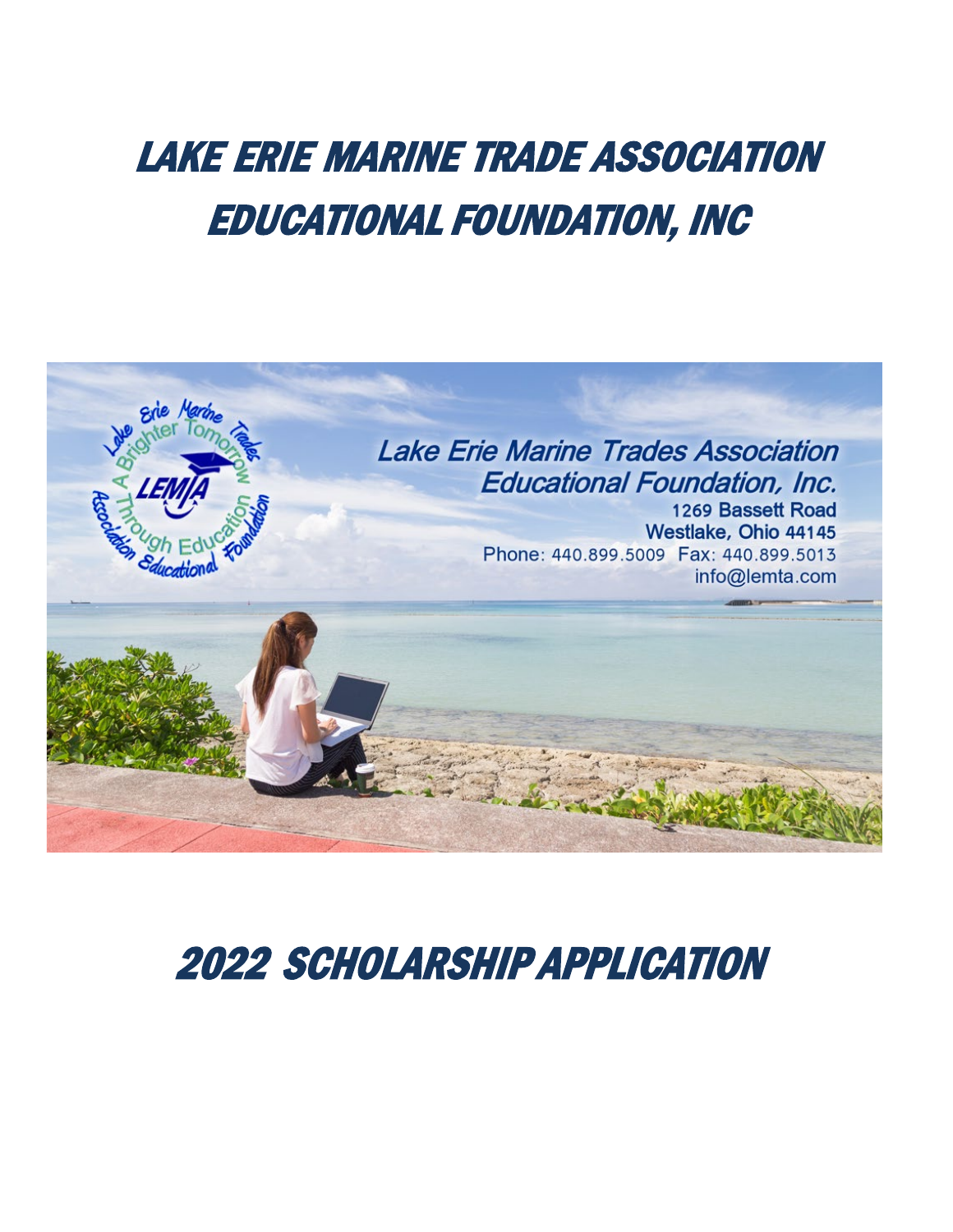# **SCHOLARSHIP OF GRANT APPLICATION**

1269 Bassett Road, Westlake, Ohio 44145-1116

## **Please Print:**

# **DEADLINE August 1, 2022**

| Last Name                          | First                                                                                                                                                                                                                          | Middle                                                    |          | Date                  |  |  |
|------------------------------------|--------------------------------------------------------------------------------------------------------------------------------------------------------------------------------------------------------------------------------|-----------------------------------------------------------|----------|-----------------------|--|--|
|                                    |                                                                                                                                                                                                                                |                                                           |          |                       |  |  |
| <b>Street Address</b>              | City                                                                                                                                                                                                                           | <b>State</b><br>Zip Code                                  |          | Area Code & Telephone |  |  |
|                                    | Parent/Guardian: Website the Contract of the Contract of the Contract of the Contract of the Contract of the Contract of the Contract of the Contract of the Contract of the Contract of the Contract of the Contract of the C |                                                           |          |                       |  |  |
| (or Nearest Relative)              | Name                                                                                                                                                                                                                           | Relationship                                              |          | <b>Street Address</b> |  |  |
|                                    |                                                                                                                                                                                                                                |                                                           |          |                       |  |  |
|                                    | City                                                                                                                                                                                                                           | State                                                     | Zip Code | Area Code & Telephone |  |  |
|                                    |                                                                                                                                                                                                                                |                                                           |          |                       |  |  |
|                                    |                                                                                                                                                                                                                                |                                                           |          |                       |  |  |
|                                    |                                                                                                                                                                                                                                |                                                           |          |                       |  |  |
|                                    |                                                                                                                                                                                                                                |                                                           |          |                       |  |  |
|                                    |                                                                                                                                                                                                                                |                                                           |          |                       |  |  |
|                                    | How do you plan to finance your education example and the state of the state of the state of the state of the                                                                                                                  |                                                           |          |                       |  |  |
|                                    | ,我们也不会有什么。""我们的人,我们也不会有什么?""我们的人,我们也不会有什么?""我们的人,我们也不会有什么?""我们的人,我们也不会有什么?""我们的人                                                                                                                                               |                                                           |          |                       |  |  |
|                                    |                                                                                                                                                                                                                                |                                                           |          |                       |  |  |
|                                    |                                                                                                                                                                                                                                |                                                           |          |                       |  |  |
|                                    |                                                                                                                                                                                                                                |                                                           |          |                       |  |  |
| Occupation and employer of father: |                                                                                                                                                                                                                                | <u> 1980 - Johann Barnett, fransk politiker (d. 1980)</u> |          |                       |  |  |
|                                    | Occupation and employer of mother: example and the control of the control of the control of the control of the control of the control of the control of the control of the control of the control of the control of the contro |                                                           |          |                       |  |  |
|                                    |                                                                                                                                                                                                                                |                                                           |          |                       |  |  |

List brothers and sisters and their ages. Indicate if they will be in college at the same time you are:

| <b>Current GPA</b> | <b>Rank in Class</b>  | <b>Size of Class</b> |                          | <b>SAT Score</b>              | <b>ACT Score</b>     |                      |
|--------------------|-----------------------|----------------------|--------------------------|-------------------------------|----------------------|----------------------|
|                    | <b>Name of School</b> | City & State         | Years<br><b>Attended</b> | <b>Last Year</b><br>Completed | Did you<br>Graduate? | Diploma<br>or Degree |
| High               |                       |                      |                          | 9 10 11 12                    | Yes No               |                      |
| High               |                       |                      |                          | 9 10 11 12                    | Yes No               |                      |
| College            |                       |                      |                          |                               | Yes No               |                      |
| College            |                       |                      |                          |                               | Yes No               |                      |
| Other              |                       |                      |                          |                               | Yes No               |                      |

## **EDUCATIONAL OR EMPLOYMENT REFERENCES**

| Name & Occupation | Address | <b>Phone Number</b> |  |
|-------------------|---------|---------------------|--|
|                   |         |                     |  |
|                   |         |                     |  |
|                   |         |                     |  |
|                   |         |                     |  |
|                   |         |                     |  |
|                   |         |                     |  |